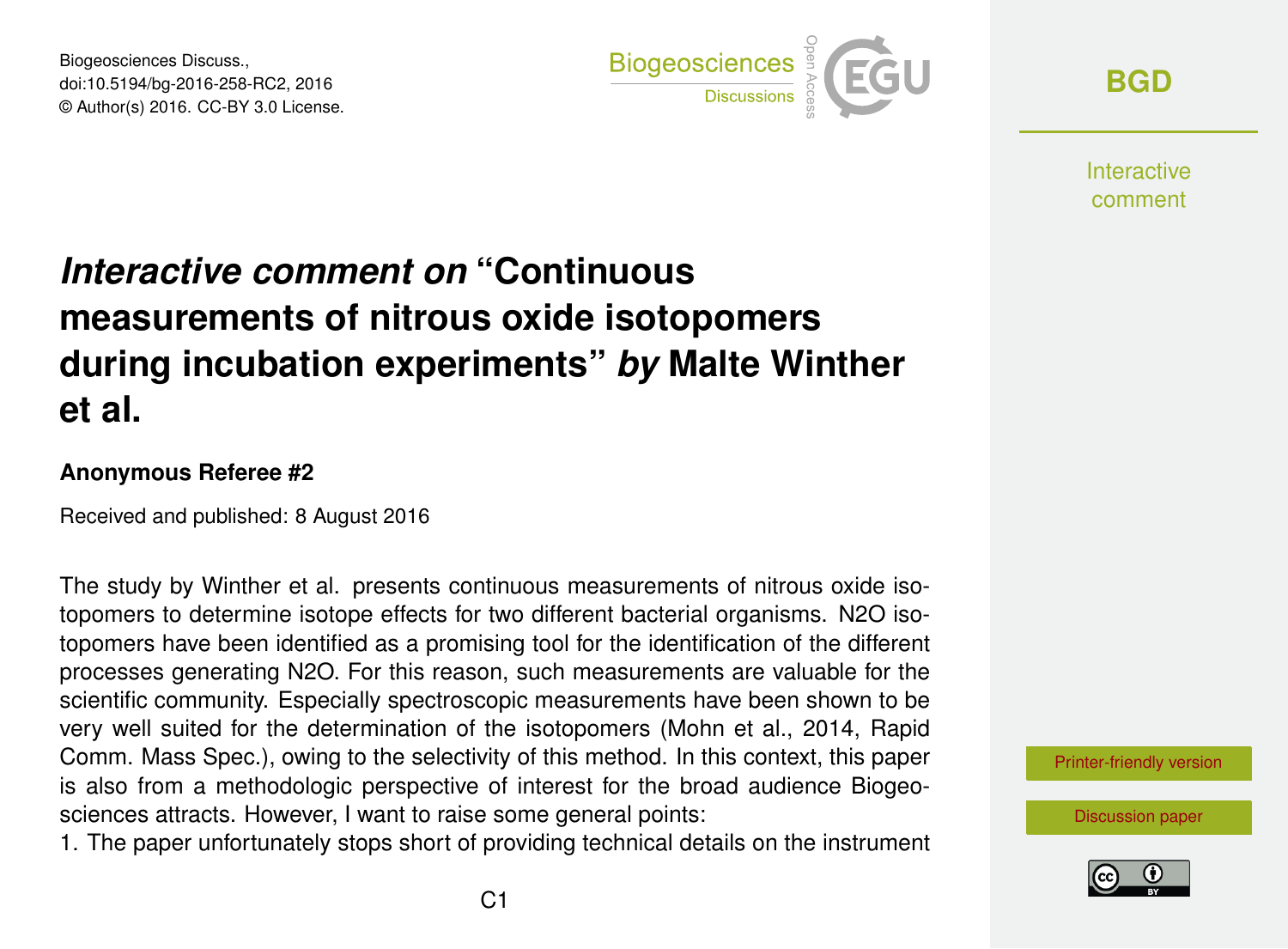used and the performance during the incubation experiments. For potential users, information on the stability of the measurements over a deployment period of weeks to months would be interesting. Further, the stability of the concentration dependence and the calibration coefficients is of interest for readers interested in spectroscopic methods. In my opinion the authors should elaborate on the named points a little more than stating "P4, L29: Over the course of the experiments, no further instrumental drift was observed". For example, what is the duration of the course of the experiments?

2. The headspace was flushed with pure N2 and, thus, the composition of N2 and O2 was not constant. At the same time, the calibration gases were provided in synthetic air. The composition of the analysed gas is crucial for adequate calibration, and the authors need to show the influence of changing N2/O2 ratio.

3. The determination of isotope effects for the bacterial organisms is based on the Rayleigh approach. However, for P. fluorescens the determination of the isotope effect during production was considered. In this consideration, a parameter, gamma, is introduced reflecting the ratio between reduction rate and production rate. In the next section, the authors state that they used an iterative procedure to fit their experimental data to the derived Rayleigh model, but the sensitivity of the resulting isotope effect is not mentioned at all throughout the manuscript. Also the authors state that it is assume that the ratio between consumption and production is constant. In my opinion, a sensitivity analysis of the model towards non-constant gamma should be provided.

4. It is surprising that for SP, the measurements seem to differ quite a bit from published values, though the isotope effect associated with SP, and especially for N2O reduction, is in general considered to be the most reproducible. I suggest discussing this in more detail.

5. The manuscript uses informal language at many points, not always provides adequate references (e.g., section 2.5) and also the figure captions sometimes lack basic information such as which bacterial organism is the subject of the figure (see below). The introduction is currently rather a sequence of statements, so that I suggest rearranging it to a concise introduction. See some more detailed comments below.

## **[BGD](http://www.biogeosciences-discuss.net/)**

Interactive comment

[Printer-friendly version](http://www.biogeosciences-discuss.net/bg-2016-258/bg-2016-258-RC2-print.pdf)

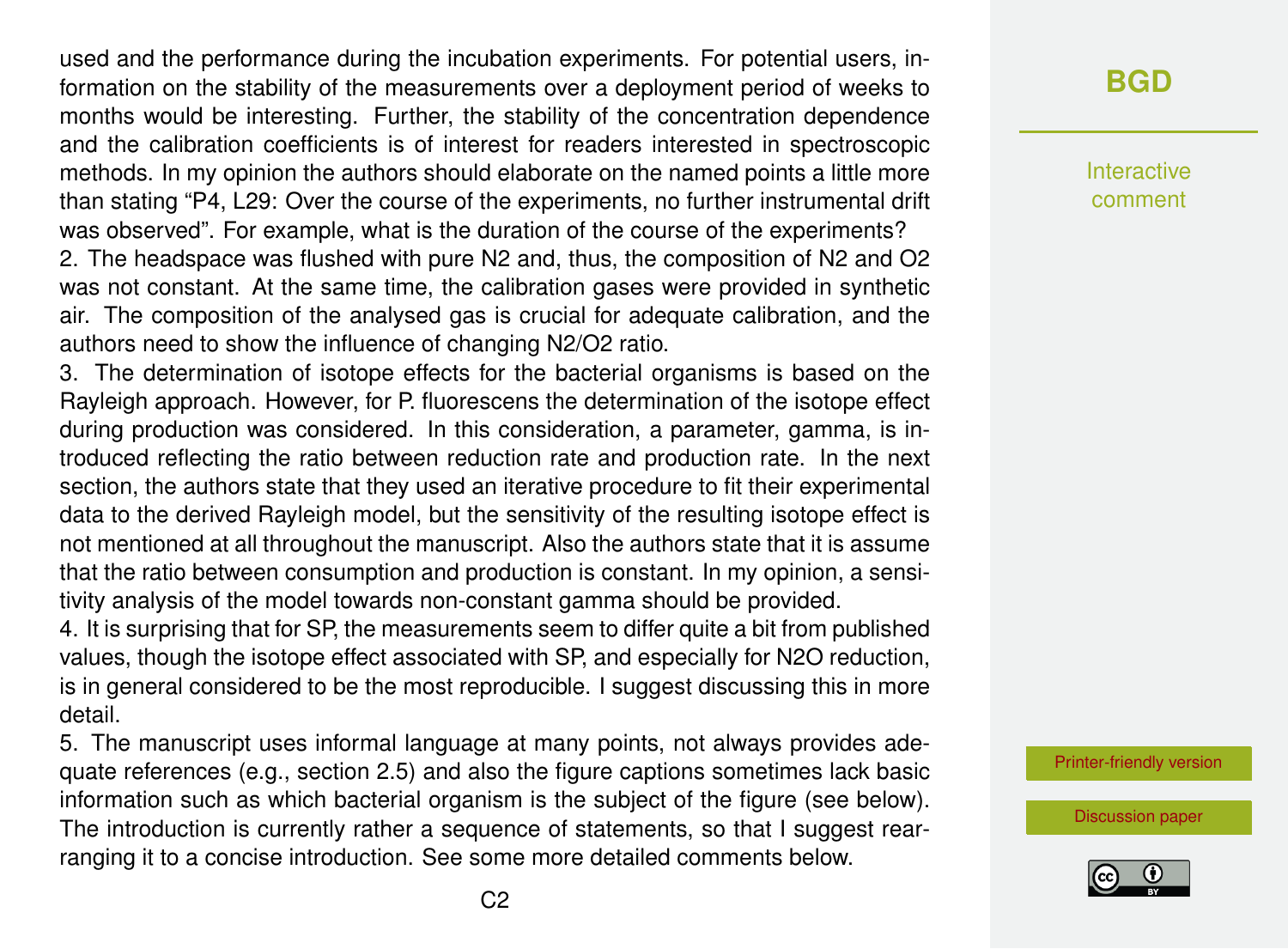**Title** 

ok

#### Abstract

P1, L1: "feed-back loop": global warming is not necessarily enforcing global N2O emissions per se. Please explain the feed-back loop mentioned.

P1, L3/4 sounds odd. I suggest "A rare 15N atom can substitute the abundant 14N atom either at the central or terminal position in the linear N=N=O molecule."

P1, L6: Please also define site preference

Introduction

The introduction draws an arch from isotopomers to climate change. This needs to be specified as currently the capabilities of quantitative source partitioning still need to be proven.

P2,L5: point (1) sounds odd. I suggest "(1) enhanced radiative forcing with N2O being the third most important GHG". Further, e.g. is followed by a comma. Please change all e.g. to e.g.,

P2,L9: Please make clear that there was a positive correlation.

P2,L13/14: Please elaborate more in how isotopomers can help understanding climate change. The radiative forcing is almost exclusively due to 14N14N16O and, as said before, atmospheric N2O concentration is correlated.

P2,L24/25: I suggest starting the d-value description form the generic d15Nsample: "The isotopic composition of a sample is usually reported as d-value which represents the deviation of the elemental isotope ration R in the sample from a reference material. Delta values can be calculated for bulk N2O as well as for d15Na and d15N beta. " Please refer to AIR-N2 as standard material.

P2,L27: Park et al is not suited for the definition of SP. It was introduced in 1999 by Brenninkmeijer and Röckmann (as indicated in the text) and by Toyoda and Yoshida, Annal. Chem 71, 4711-4718. I think these two publications deserve the credit for SP. P3, L2: It sounds like denitrifying bacteria exclusively produces N2, which is not the case. Please rephrase.

# **[BGD](http://www.biogeosciences-discuss.net/)**

Interactive comment

[Printer-friendly version](http://www.biogeosciences-discuss.net/bg-2016-258/bg-2016-258-RC2-print.pdf)

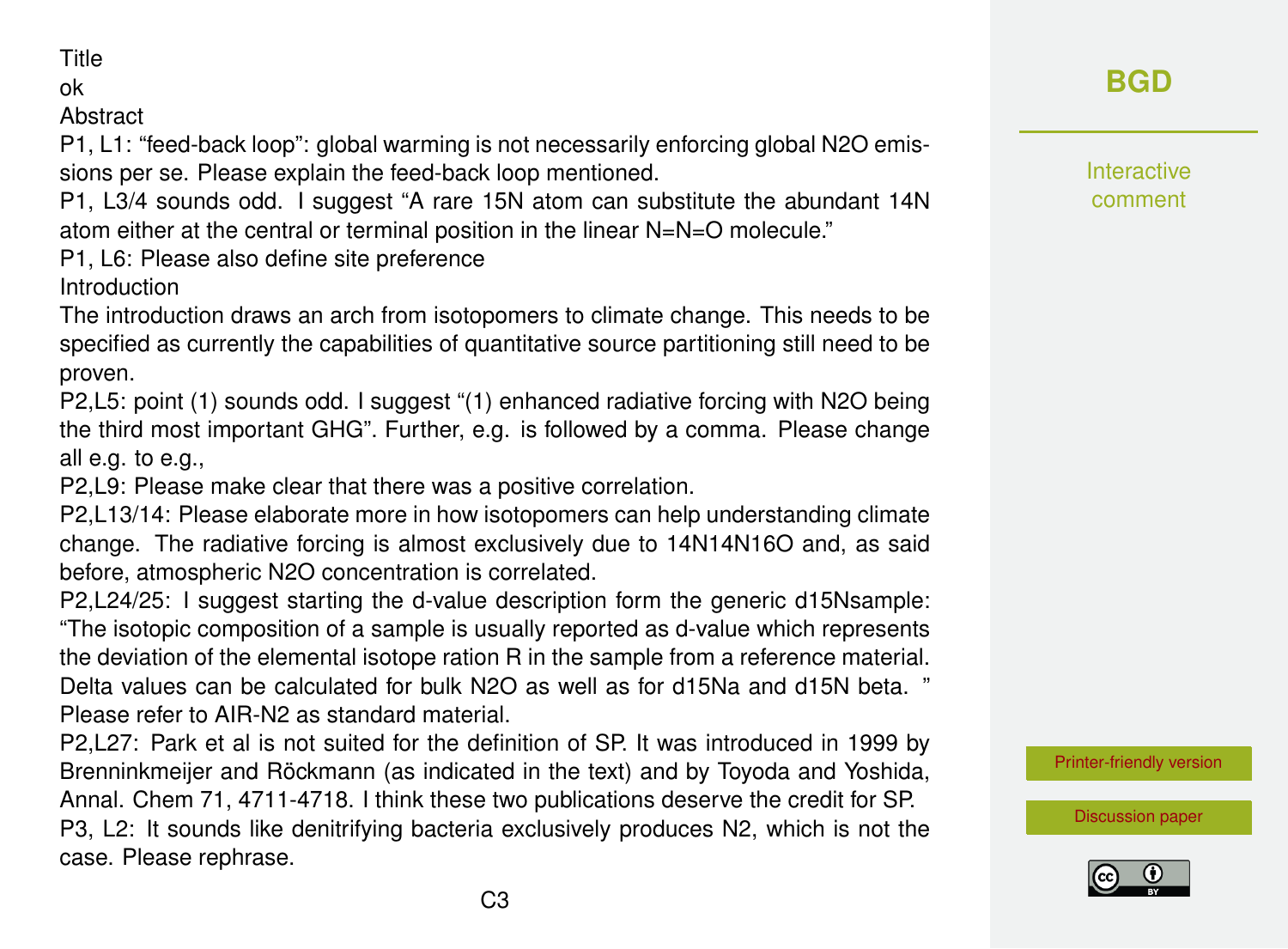P3, L14-17: Is it a method application or investigation of different bacteria? The latter is not really new.

Materials and Methods

P3, L22: Please change spectrometry to spectroscopy. The paper reports on a spectroscopic method.

P5, L30: The incubation chamber's headspace was flushed with pure N2 to create anaerobic conditions. However, the calibration gases are N2O in synthetic air. For spectroscopy, the gas matrix is of importance as it affects the line shape of the investigated gas. Please show the influence of increasing N2 content on determined isotope ratios at constant N2O concentration. It is fundamental to address gas matrix in such an experiment.

P6, L7-8: Though this statement addresses the concern raised above, but actually it is not only O2 spectral lines that affect the measurements, but also the collision partner itself. For this reason, the authors need to show empirical evidence here that the effect of a changed gas matrix did not change the determined isotope ratio (as described above).

P6, L12: Equation 3 is given with Rs and Rs,0, whereas L12 refers to "reactant". The "s" in Rs,0 stands for substrate. In my opinion, it is easier to follow if the abbreviation would be the same as the word used. Thus, I suggest using "substrate instead of reactant"

P6, L22: The term isotope enrichment for the bulk is a little confusing here. For normal isotope effects, the accumulated product is depleted compared to the initial substrate. In this context, the section head 2.5 "Analysis of isotope enrichment" is also not ideal. As far as I can see the whole section aims at the determination of the isotope effect. I suggest using "Determination of isotope effects" as section head and introduce epsilon as isotope effect, which is from my point of view the agreed term (this also refers to line 15/16).

P7, L2: in equation 8, the correction term is not specified, however the isotope ratio is. I assume, the correction term needs a subscript identifier as well, e.g., a or b. In

# **[BGD](http://www.biogeosciences-discuss.net/)**

Interactive comment

[Printer-friendly version](http://www.biogeosciences-discuss.net/bg-2016-258/bg-2016-258-RC2-print.pdf)

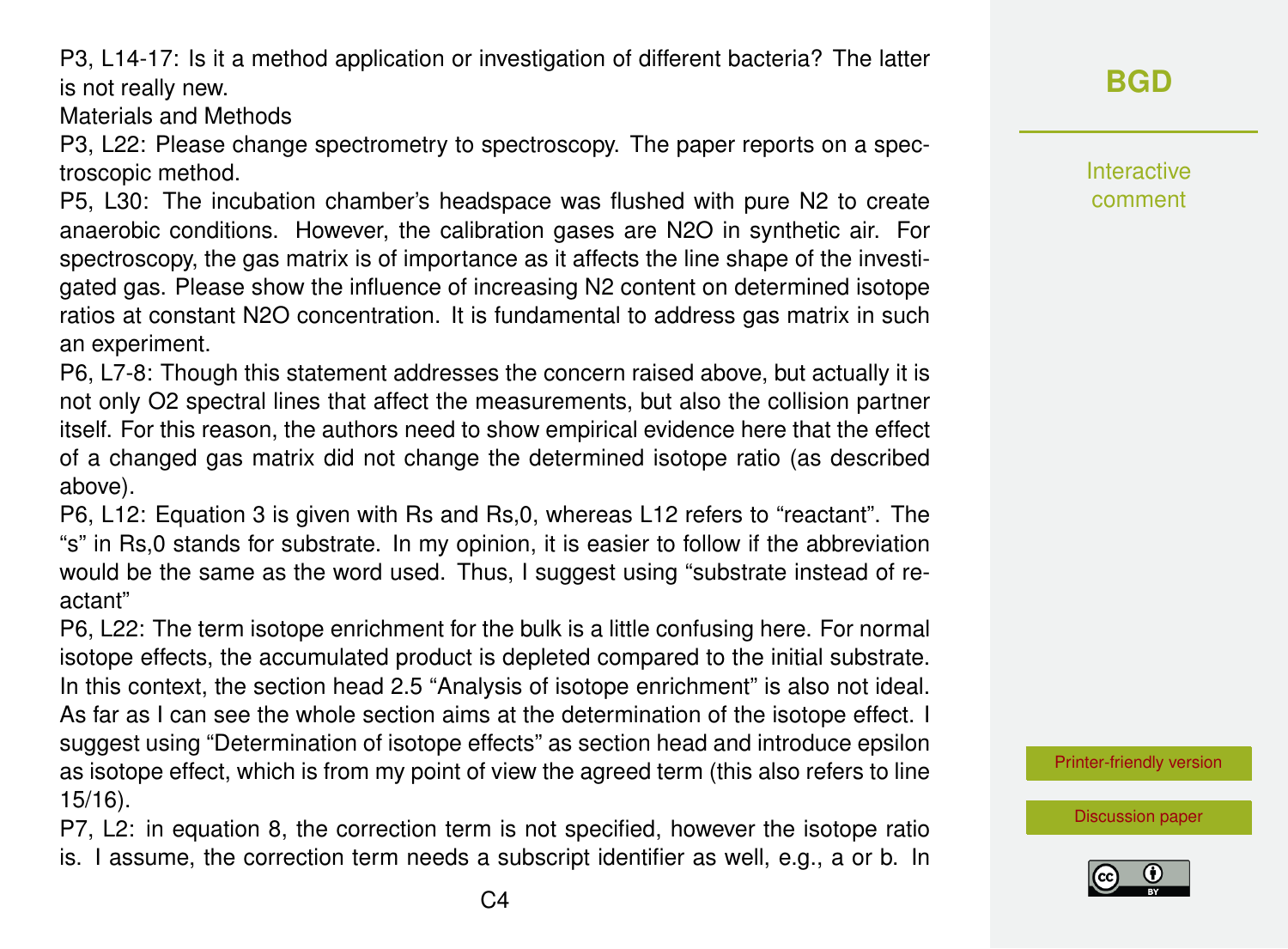addition, the section beginning P6, L 25 needs references.

P7, L3-10: Also this section needs references and at least the terms in eq. 9 and 10 should be explained properly. Rp,r is most likely the isotope ratio of remaining N2O after reduction? The manuscript is cumbersome toe read if this (basic) information needs to be deduced by the reader.

P7, L17: In my opinion its odd to have a quite extensive section 2.5 followed by a sole subsection 2.5.1. This type of structure does not make sense to me and I suggest the following structure: 2.5 Determination of the isotope effects, 2.51. Modifications to the Rayleigh model, 2.5.2 Fitting procedure.

P7, L 30: I am not aware that CDC has been introduced so far. What does it mean? Whole 2.5.1: The second section is somewhat repetitive as the R2 value is mentioned twice as optimization criterion and, thus is too verbose. Please make this section more concise and provide information on what "is iteratively found" means exactly (P7, L23). **Results** 

P8, L7ff. The evolution of N2O concentration (please add the word concentration in line 7) during the experiments is described for both organisms, though there are subsections for the respective organisms following. From this perspective, the introduction in section 3 is odd. Though it may be controversial, I suggest starting the subsection 3.1 directly following section 3 and moving the description of N2O concentration to the respective subsection.

P8, L14: The reference to Fig 4a and 4B is ok, but the caption of fig. 4 does not indicate which organism the figure refers to. Please add this information.

P8, L15: Please avoid terms like "in fig ... we plot ... ". This occurs throughout the manuscript, sounds informal and could easily be replaced by Figure xxx shows ....

P8, L17-18: The match was relatively high to what? The correlation coefficient is R, the coefficient of determination is R2. Please consider.

P8, L24: please also here add the organism to caption of fig. 5 and remove "the" in front of d15Na. The results section does not contain any information on the parameter gamma, representing the share of reduction and production. Please give details.

### **[BGD](http://www.biogeosciences-discuss.net/)**

Interactive comment

[Printer-friendly version](http://www.biogeosciences-discuss.net/bg-2016-258/bg-2016-258-RC2-print.pdf)